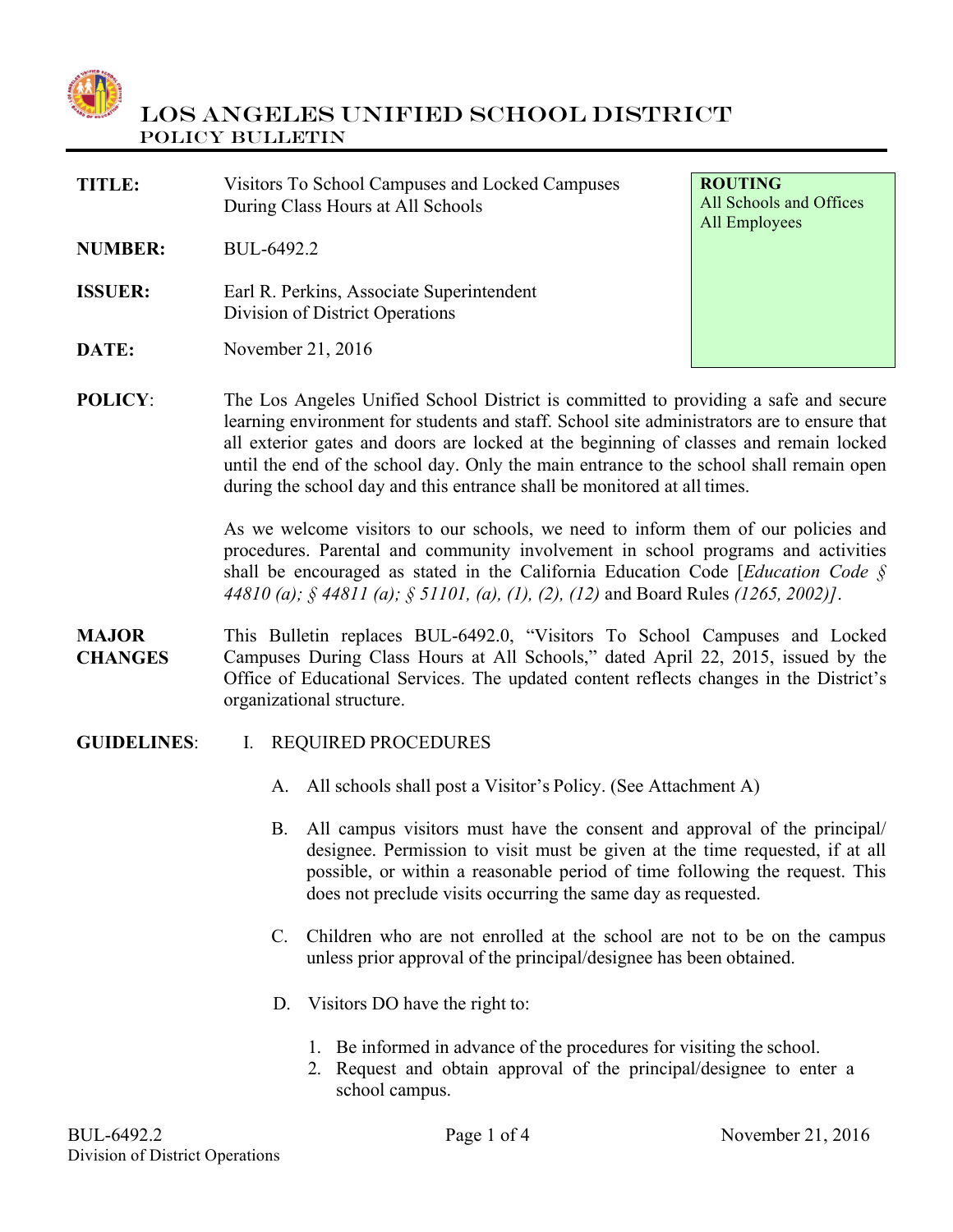

- 3. Observe in the classroom or classrooms in which their child is enrolled, within a reasonable period of time, after making a request.
- 4. Observe in the classroom or classrooms for the purpose of selecting the school in which their child will be enrolled, within a reasonable period of time after making a request.
- 5. Request a meeting with the classroom teacher and/or school principal/ designee following the observation; and,
- 6. Meet with their child's teacher(s) and/or the school principal/ designee, within a reasonable period of time after making a request.
- E. Visitors DO NOT have the right to:
	- 1. Willfully interfere with the discipline, order, or conduct in any school classroom or activity with the intent to disrupt, obstruct, or inflict damage to property or bodily injury upon any person.
	- 2. Disrupt instructional time, extra-curricular activities, cause disorder, or otherwise disrupt the normal operations of the school.

### II. VISITOR'S POLICY

A. It is the responsibility of each principal to post, in appropriate languages, a Visitor's Policy (Attachment A). The Visitor's Policy must be published and distributed to parents and staff annually thereafter.

The law prohibits schools from setting arbitrary time limits regarding frequency and duration of visits.

Visitors who fail to adhere to the posted Visitor's Policy or who defy the principal/designee's authority may be reported to the appropriate law enforcement agency and may be subject to criminal charges. Persons may appeal to the local district director if there is disagreement.

- B. As we welcome visitors to our schools, the guidelines below should be communicated to ensure an enjoyable, productive experience for all:
	- 1. Follow the established school policy in requesting a classroom visitation from the principal/designee.
	- 2. Complete a Visitor's Permit (see Attachment B) and obtain the principal/designee's approval before proceeding to the classroom.
	- 3. Enter and leave the classroom as quietly as possible.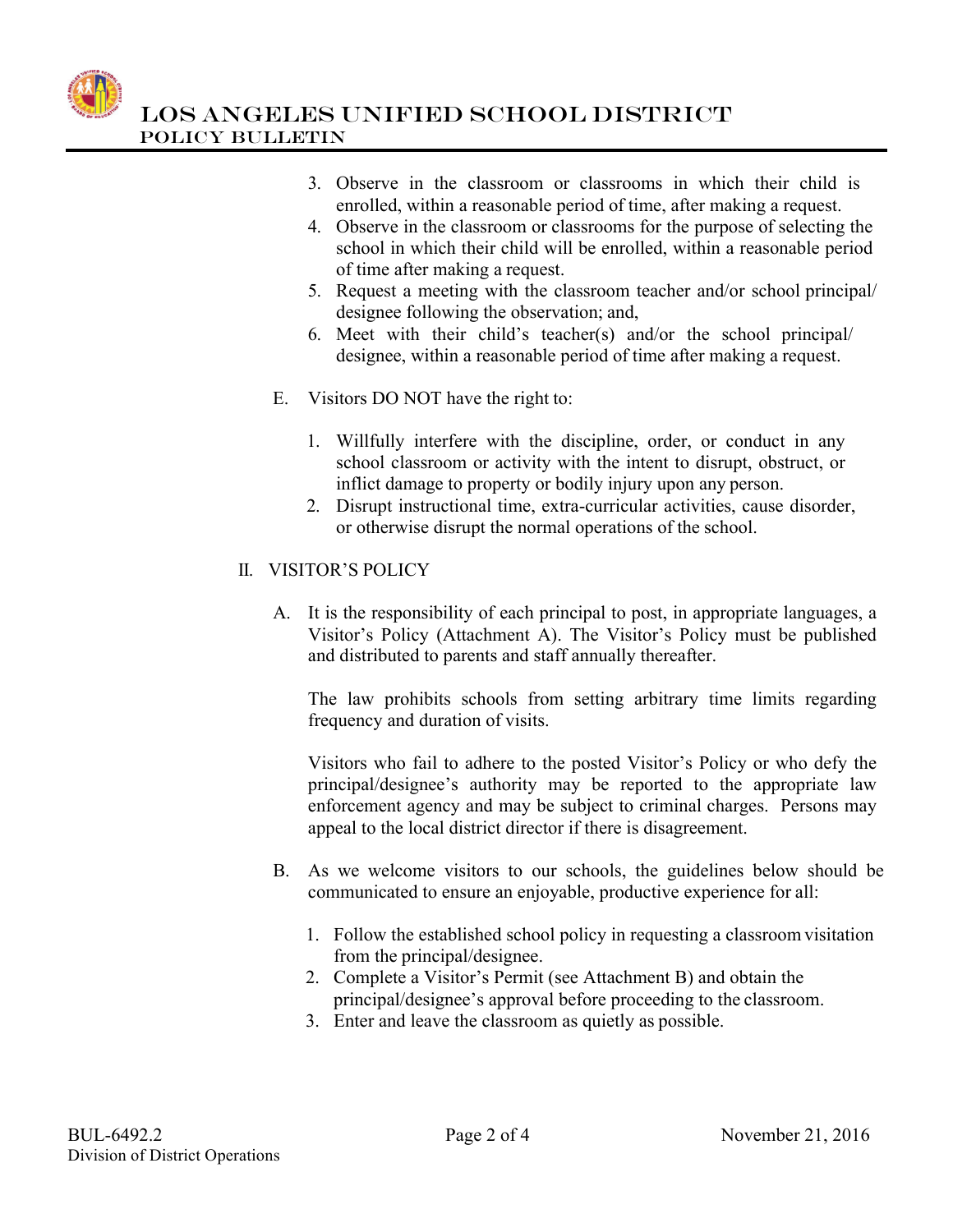

- 4. Do not converse with students or staff during instructional time.
- 5. Do not interfere with school activities.
- 6. Keep the length and frequency of the classroom visits reasonable (to be determined by the activity being observed).
- 7. Follow the school's established procedures for scheduling an appointment with the teacher(s) and/or principal/designee after the classroom visit, if needed.
- 8. Return the Visitor's Permit before leaving the campus.

### III. DISRUPTIVE PERSON LETTER

- A. It is the responsibility of the principal to maintain a safe campus free of disruption. The following are examples that would warrant issuing a Disruptive Person's Letter:
	- 1. When a visitor willfully interferes with the discipline, order, or conduct in any school classroom or activity, with the intent to disrupt, obstruct, or inflict damage to property or bodily injury upon any person.
	- 2. When a visitor disrupts instructional time, extracurricular activities, causes disorder, or otherwise disrupts the normal operation of the school.
	- 3. When a visitor exhibits behavior that poses a danger to staff or students.
	- 4. When a visitor exhibits any behavior that interferes with the orderly and safe operation of the school.
- B. The Disruptive Person Letter is issued at the discretion of the principal. A meeting is required to issue the letter. The letter should be hand delivered at the meeting and a registered copy should be mailed.
	- 1. Prior to issuing a Disruptive Person Letter, the principal may issue a warning letter (Attachment C). A warning letter cannot be appealed. (Please include specific facts supporting issuance of the warning letter.)
	- 2. Once a formal Disruptive Person Letter (Attachment F) is issued the duration of time is one year from the date of issuance. (The DPL shall include specific facts supporting the issuance of the letter.)
	- 3. All issued Disruptive Person Letters will be uploaded and attached to the iSTAR report.

### IV. APPEAL PROCESS

- A. If a Disruptive Person Letter is appealed, the steps below are to be followed:
	- 1. The person has the option to appeal the letter.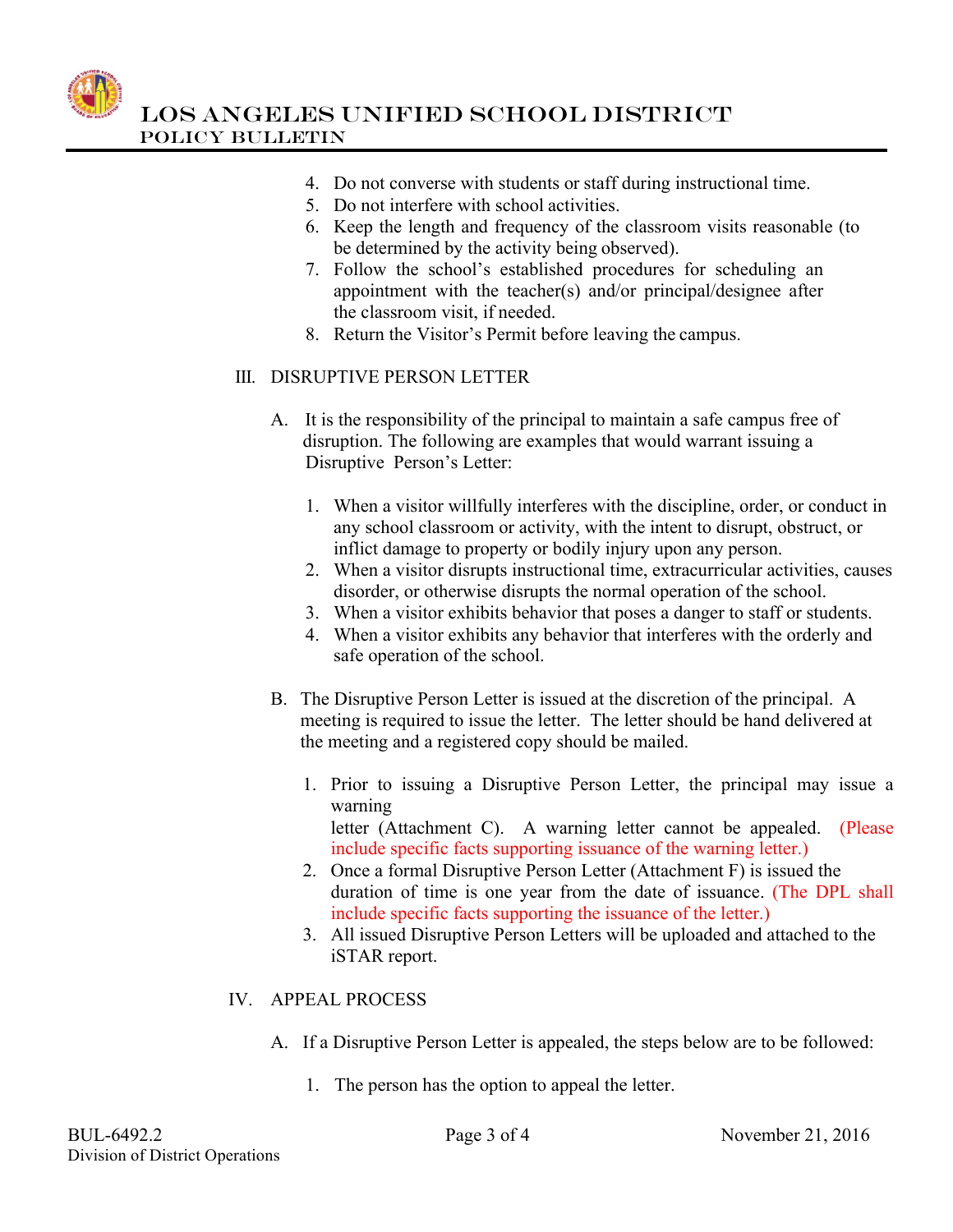

- 2. The person must appeal to the issuing principal in writing (Attachment D). The principal shall provide a written response within thirty days of receipt of the Appeal.) If the complaint is not resolved, the person can ask for a second appeal.
- 3. The person may file a second appeal with the local district director (Attachment E). The local district director shall respond to the appeal within thirty days of receipt of the appeal. The decision of the local district director is final.
- 4. The Disruptive Person Letter is to be reviewed every 90 school days, if appealed.
- **AUTHORITY:** This policy is enforced by the California Penal Code Section 626.7, 626.8, the City of Los Angeles Municipal Code Section 63.94 and/or the Education Code § 44810 (a),  $§$  44811 (a).
- **ASSISTANCE:** For assistance, please contact the corresponding local district operations coordinator. For further information please contact the Division of District Operations at (213) 241- 5337.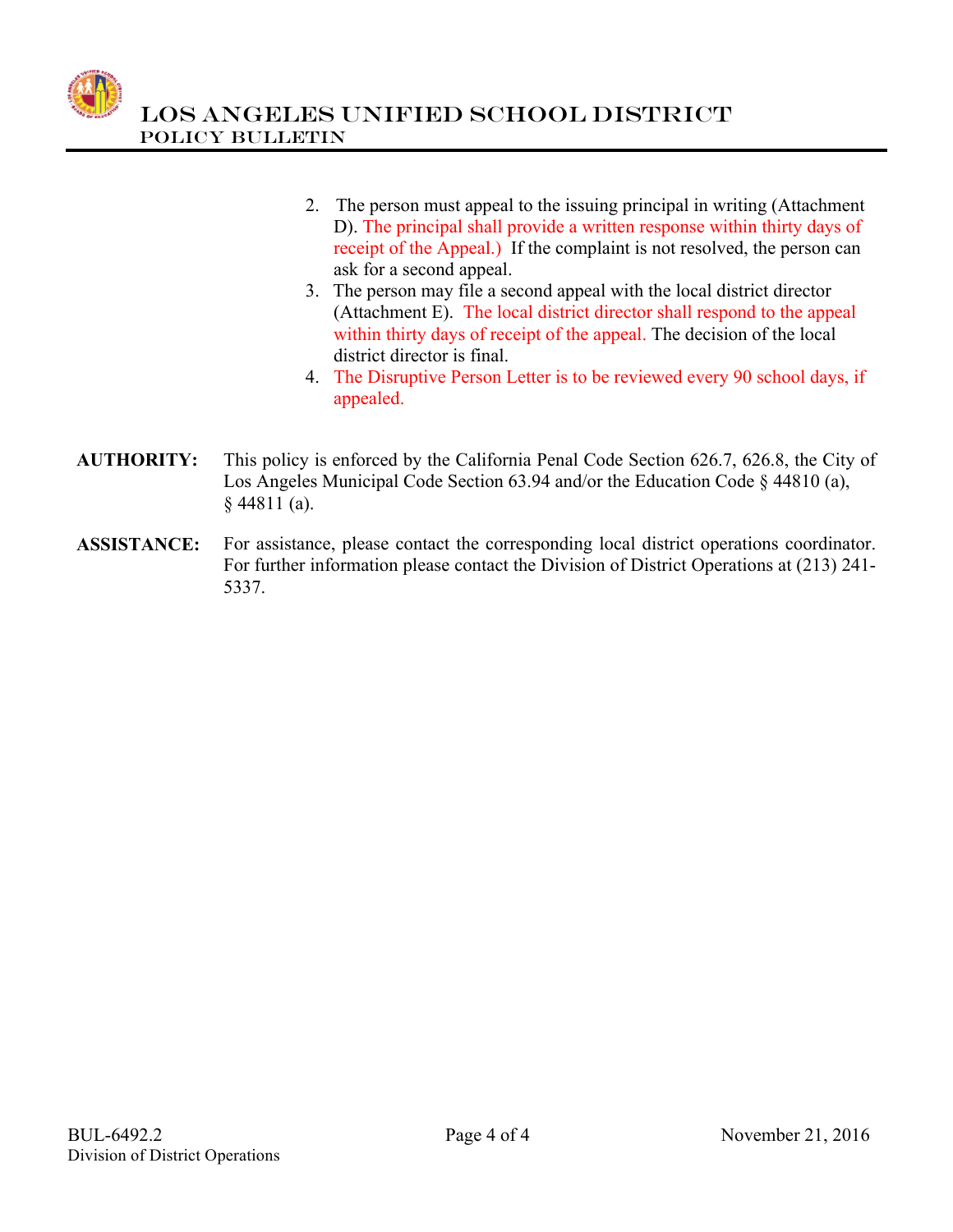

### **ATTACHMENT A**

## **SAMPLE POSTED VISITOR'S POLICY**

#### SCHOOL NAME PRINCIPAL/DESIGNEE

### PROCEDURES FOR CAMPUS VISITORS:

- Upon entering campus, all visitors shall sign in at the designated area and proceed to the main office.
- Complete a visitor's permit and obtain the principal/designee's approval before proceeding to the classroom.

*Schools should describe how the visitor is to sign in the Visitors' On Campus Log Book and where it is located.* 

• Request an appointment for a visitation date and time from the office staff after entering the school office.

> *Appointments may be scheduled for the same day and should be scheduled for the date and time requested, if possible. Include a copy of the school's bell schedule(s).*

- Determine the classroom activity you are observing and keep the classroom observation time and frequency reasonable.
- Follow the school's established procedures for scheduling an appointment with the teacher(s) and/or principal/designee after the classroom visit, if needed.

*Schools should have a place for visitors to write a request for an appointment with a staff member and, if possible, give the date and time for the scheduled appointment.*

• Before leaving campus, return the visitor's permit to the designated location.  *Schools should identify where the visitor is to sign out before leaving the campus.*

### SOME IMPORTANT RULES FOR VISITORS:

- Enter and leave the classroom as quietly as possible.
- Do not converse with the students, teacher(s), and/or instructional assistants during the visitation.
- Do not interfere with any school activity during the visitation.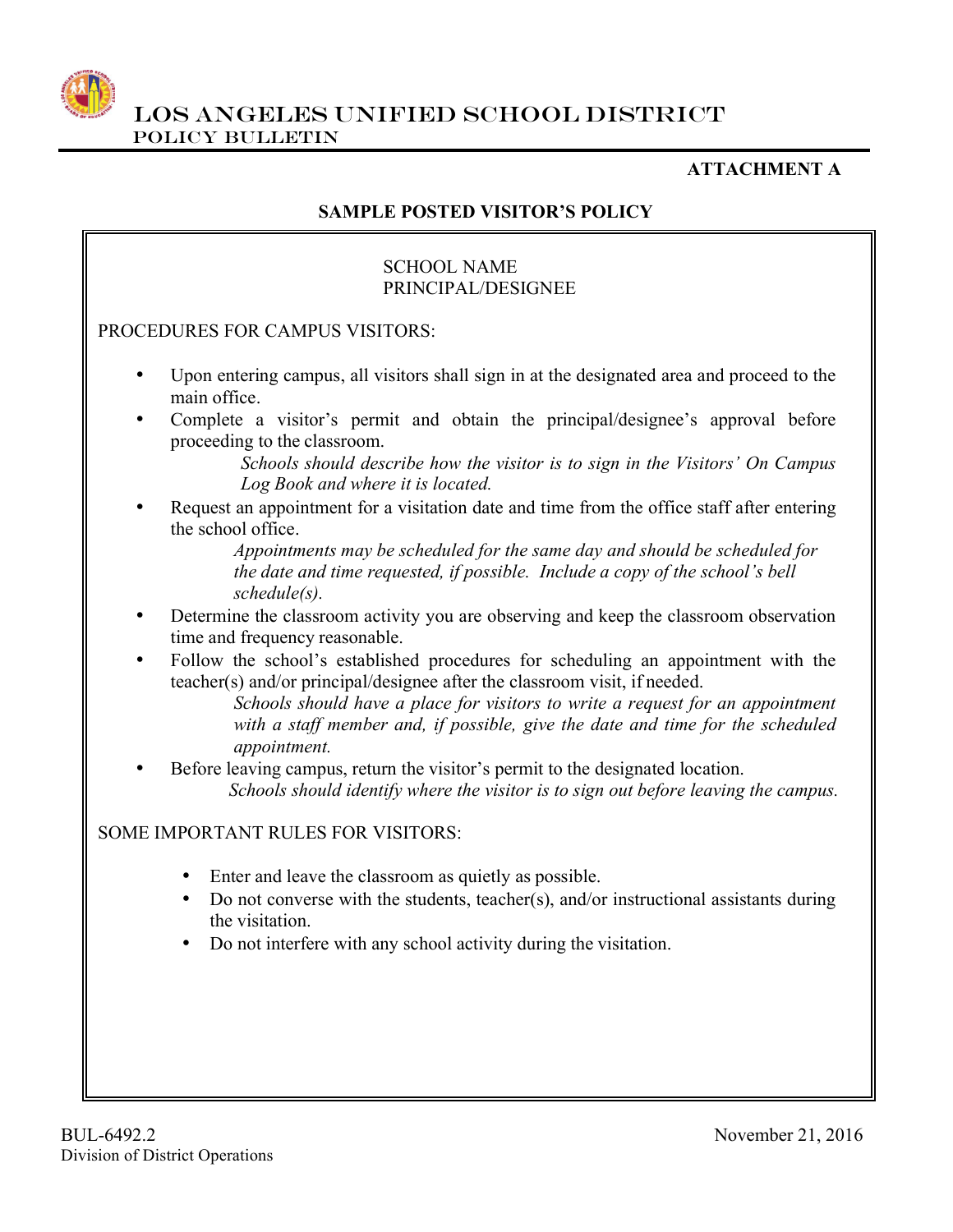

#### **ATTACHMENT B**

### **SAMPLE SCHOOL VISITOR'S PERMIT**

|                                   |    |                    | LOS ANGELES UNIFIED SCHOOL DISTRICT |                       |  |
|-----------------------------------|----|--------------------|-------------------------------------|-----------------------|--|
| <b>CLASSROOM VISITOR'S PERMIT</b> |    |                    |                                     |                       |  |
|                                   |    |                    |                                     |                       |  |
|                                   |    | <b>School Name</b> |                                     |                       |  |
|                                   |    |                    |                                     |                       |  |
| Teacher's Name                    |    |                    | Room                                | Date                  |  |
|                                   |    |                    |                                     | <b>Expires After:</b> |  |
| This is to introduce Mr./Ms.      |    |                    |                                     |                       |  |
|                                   | to |                    |                                     |                       |  |
| Relationship                      |    | Child's Name       |                                     |                       |  |
|                                   |    |                    |                                     |                       |  |
| Approved by Principal/Designee    |    |                    |                                     |                       |  |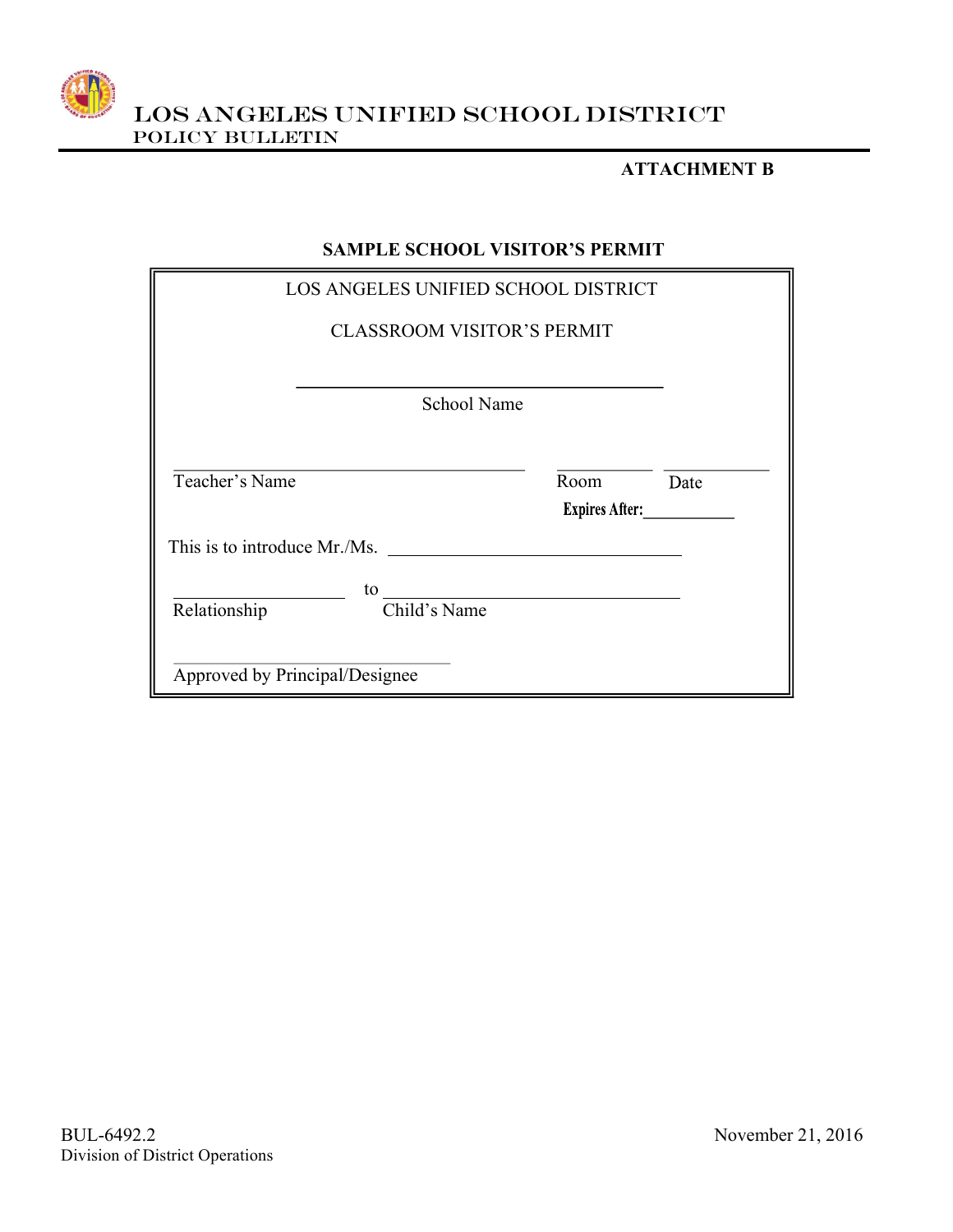

### **ATTACHMENT C**

### **SAMPLE LETTER** (WARNING)

Dear Mr./Mrs.

I am writing to confirm our conversation on \_\_\_\_\_\_\_\_\_\_\_\_\_\_\_\_\_\_\_\_\_ and to warn you I am considering restricting your access to our campus. Your conduct on \_\_\_\_\_\_\_\_\_\_\_\_\_\_\_\_\_\_\_\_ created a serious disturbance, which required the attention of school personnel.

### *DESCRIBE INCIDENT THAT MAY LEAD TO DISRUPTIVE PERSON LETTER.*

I found your behavior to be \_\_\_\_\_\_\_\_\_\_\_\_\_\_\_\_\_\_\_\_\_\_\_. While I appreciate your concern for your child, such a disturbance to the instructional program cannot be tolerated. I cannot operate a school effectively when conferences are not scheduled.

Any such behaviors on your part will cause me to have to issue a disruptive person letter which means, if you have business on campus, please call my office in advance for an appointment and go directly to the Main Office at the appointed time. You may not enter the campus without my authorization. You may not loiter about on the grounds afterschool nor be present on campus without my direct authorization.

Board Rules 1265 and 2002 provide that the presence on school campuses of any parent, community person, organization representative(s), concerned groups, or other individuals or groups, regardless of affiliation, requires the Principal's consent and approval. The rules go on to state that pupils, school personnel, classrooms, special programs or other activities, regardless of their funding source, are not subject to visitation, observation or any other external attention without the school administrator's endorsement. In addition, visitors who defy the school administrator's authority can be reported to the appropriate law enforcement agencies and may be subject to criminal charges under California Penal Code sections 626.6 and 626.8 of Los Angeles Municipal Code Section 63.94.

Sincerely,

Principal

c: Local District Director Administrator of Operations Complex Operations Coordinator Chief of School Police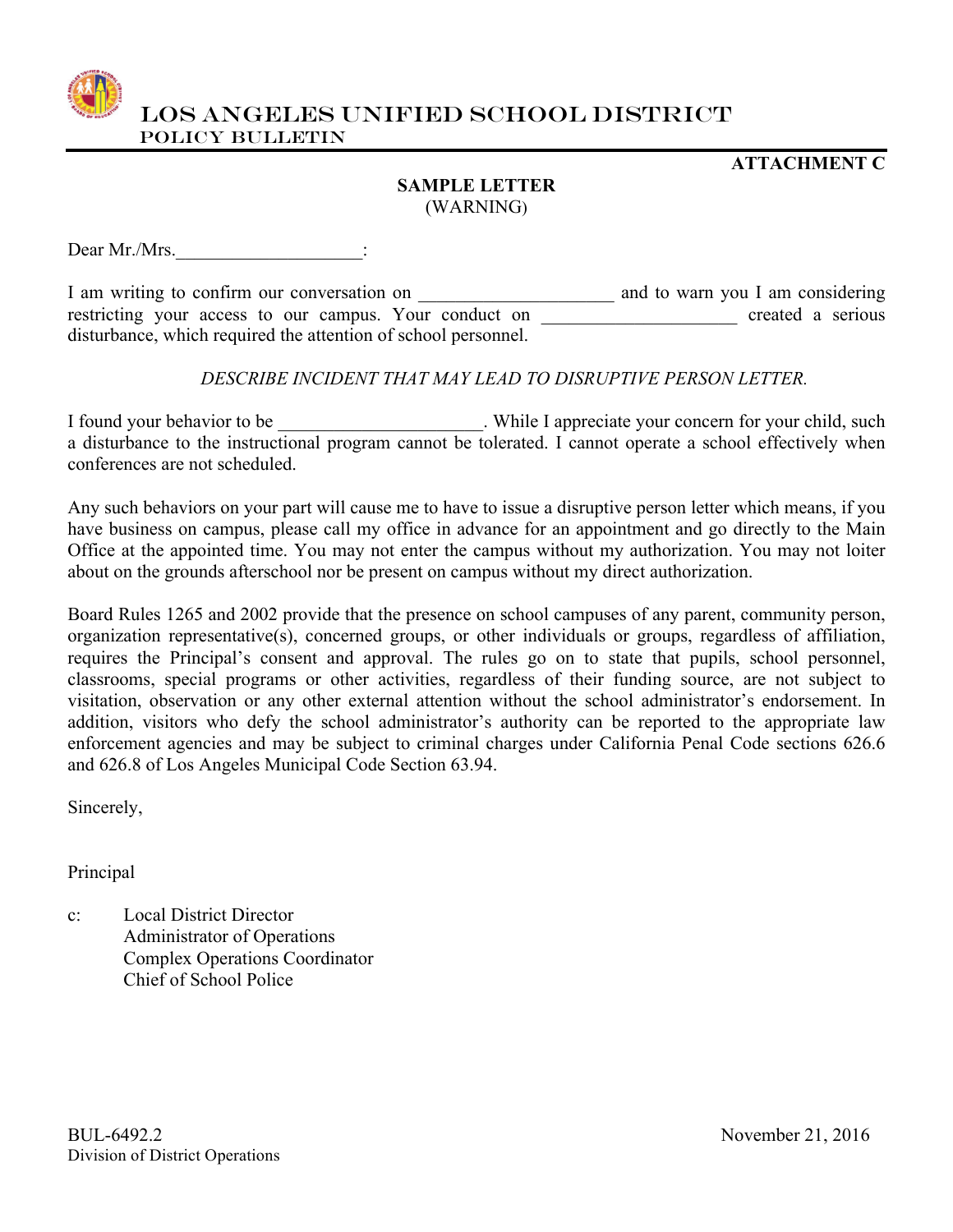

### **ATTACHMENT D**

# **DISRUPTIVE PERSON LETTER**

School Level Appeal

| Name: (Please Print)                         | Date:                                                                                                                                                                                                                                |
|----------------------------------------------|--------------------------------------------------------------------------------------------------------------------------------------------------------------------------------------------------------------------------------------|
|                                              |                                                                                                                                                                                                                                      |
| Phone Number:                                | Best time for call:                                                                                                                                                                                                                  |
|                                              | Address: <u>and the second contract of the second contract of the second contract of the second contract of the second contract of the second contract of the second contract of the second contract of the second contract of t</u> |
|                                              | School where letter was issued:                                                                                                                                                                                                      |
|                                              |                                                                                                                                                                                                                                      |
|                                              |                                                                                                                                                                                                                                      |
|                                              |                                                                                                                                                                                                                                      |
|                                              |                                                                                                                                                                                                                                      |
|                                              | ,我们也不能在这里的人,我们也不能在这里的人,我们也不能在这里的人,我们也不能在这里的人,我们也不能在这里的人,我们也不能在这里的人,我们也不能在这里的人,我们也                                                                                                                                                    |
|                                              |                                                                                                                                                                                                                                      |
|                                              | Appellant's Signature:                                                                                                                                                                                                               |
| Principal's Name:                            |                                                                                                                                                                                                                                      |
|                                              | (Please Print)                                                                                                                                                                                                                       |
|                                              | School: Date: Date: Is the letter based on one act Yes No                                                                                                                                                                            |
|                                              |                                                                                                                                                                                                                                      |
| Date letter was issued:                      |                                                                                                                                                                                                                                      |
|                                              |                                                                                                                                                                                                                                      |
| The appeal is _____ sustained ______ denied. |                                                                                                                                                                                                                                      |
|                                              |                                                                                                                                                                                                                                      |
| Principal's Signature:                       |                                                                                                                                                                                                                                      |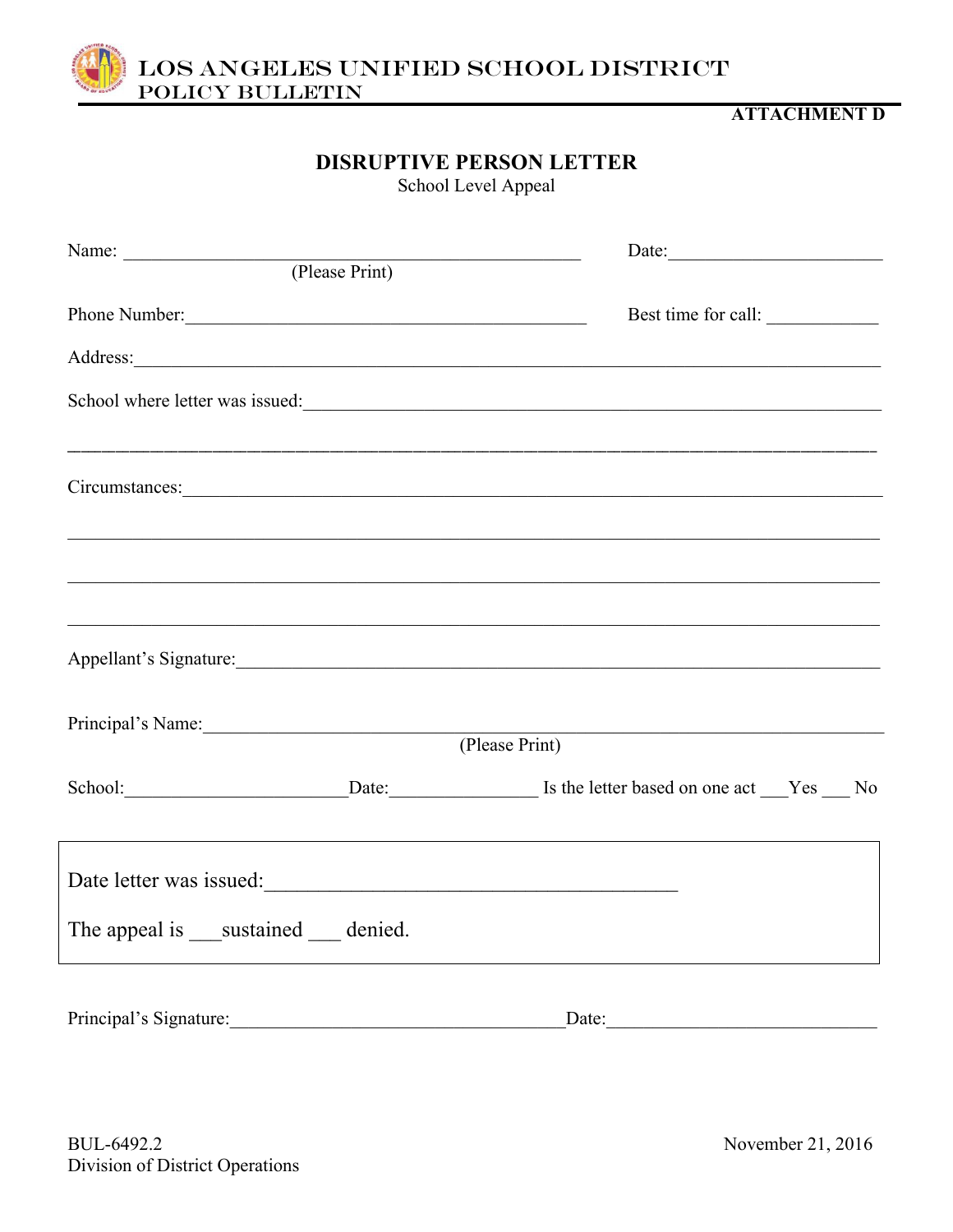

### **ATTACHMENT E**

# **DISRUPTIVE PERSON LETTER**

Local District Appeal

|                                       |  | Date:                                                                                                                                                                  |  |  |
|---------------------------------------|--|------------------------------------------------------------------------------------------------------------------------------------------------------------------------|--|--|
| Name: (Please Print)<br>Phone Number: |  | Best time for call:                                                                                                                                                    |  |  |
|                                       |  |                                                                                                                                                                        |  |  |
|                                       |  | School where letter was issued:                                                                                                                                        |  |  |
|                                       |  |                                                                                                                                                                        |  |  |
|                                       |  | ,我们也不能会有什么。""我们的人,我们也不能会有什么?""我们的人,我们也不能会有什么?""我们的人,我们也不能会有什么?""我们的人,我们也不能会有什么?""<br>,我们也不能在这里的人,我们也不能在这里的人,我们也不能在这里的人,我们也不能在这里的人,我们也不能在这里的人,我们也不能在这里的人,我们也不能在这里的人,我们也 |  |  |
|                                       |  |                                                                                                                                                                        |  |  |
| Director's Name:                      |  | (Please Print)                                                                                                                                                         |  |  |
|                                       |  |                                                                                                                                                                        |  |  |
|                                       |  | ,我们也不会有什么。""我们的人,我们也不会有什么?""我们的人,我们也不会有什么?""我们的人,我们也不会有什么?""我们的人,我们也不会有什么?""我们的人<br>Date of meeting with principal:                                                    |  |  |
| The appeal is sustained denied.       |  |                                                                                                                                                                        |  |  |
|                                       |  |                                                                                                                                                                        |  |  |

Appeals Hearing Officer Signature:\_\_\_\_\_\_\_\_\_\_\_\_\_\_\_\_\_\_\_\_\_\_\_\_\_\_\_\_\_\_\_\_\_\_\_\_Date:\_\_\_\_\_\_\_\_\_\_\_\_\_\_\_\_\_\_